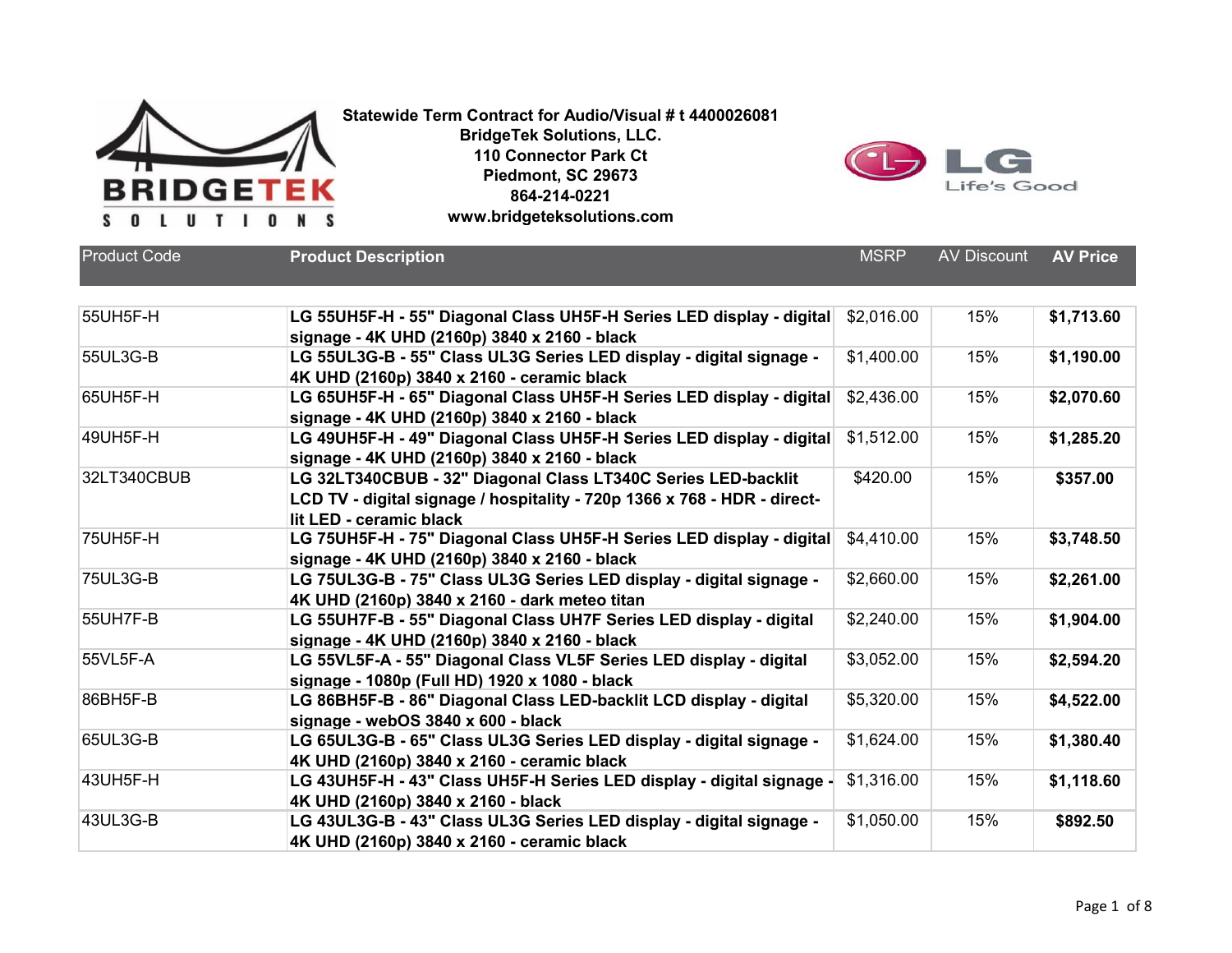



| <b>Product Code</b> | <b>Product Description</b>                                                                                                                                        | <b>MSRP</b> | <b>AV Discount</b> | <b>AV Price</b> |
|---------------------|-------------------------------------------------------------------------------------------------------------------------------------------------------------------|-------------|--------------------|-----------------|
| 55VL5FAW-4P         | LG 55VL5FAW-4P - VL5F Series LED-backlit LCD video wall - digital<br>signage - 4 x 55" 1920 x 1080 per unit - black                                               | \$12,681.00 | 15%                | \$10,778.85     |
| 49XS4F-B            | LG 49XS4F-B - 49" Diagonal Class XS4F Series LED-backlit LCD<br>display - digital signage - webOS - 1080p (Full HD) 1920 x 1080 - black                           | \$2,310.00  | 15%                | \$1,963.50      |
| 86UH5F-H            | LG 86UH5F-H - 86" Diagonal Class UH5F-H Series LED display - digital<br>signage - 4K UHD (2160p) 3840 x 2160 - black                                              | \$7,490.00  | 15%                | \$6,366.50      |
| 86UL3G-B            | LG 86UL3G-B - 86" Diagonal Class UL3G Series LED display - digital<br>signage - 4K UHD (2160p) 3840 x 2160 - ceramic black                                        | \$4,830.00  | 15%                | \$4,105.50      |
| 49UH7F-H            | LG 49UH7F-H - 49" Diagonal Class UH7F-H Series LED-backlit LCD<br>display - digital signage with Integrated Pro: Idiom - 4K UHD (2160p)<br>3840 x 2160 - black    | \$1,638.00  | 15%                | \$1,392.30      |
| 50UL3G-B            | LG 50UL3G-B - 50" Class UL3G Series LED display - digital signage -<br>4K UHD (2160p) 3840 x 2160 - ceramic black                                                 | \$1,274.00  | 15%                | \$1,082.90      |
| 98UM3DG-H           | LG 98UM3DG-H - 98" Diagonal Class UM3DG-H Series LED-backlit<br>LCD display - digital signage - 4K UHD (2160p) 3840 x 2160 - black                                | \$11,760.00 | 15%                | \$9,996.00      |
| LSCB-F217C          | LG LSCB-F217C - Ultimate Business Display LSCB Series LED video<br>wall - Direct View LED - digital signage - 1920 x 1080 217" - 64 x 240 x<br>135 per unit - SMD | \$91,045.00 | 15%                | \$77,388.25     |
| <b>LSAA012-NX1</b>  | LG LSAA012-NX1 - LED display unit - digital signage 480 x 270 per<br>unit                                                                                         | \$5,654.12  | 15%                | \$4,806.00      |
| 55VL5FAW-9P         | LG 55VL5FAW-9P - VL5F Series LED-backlit LCD video wall - digital<br>signage - 9 x 55" 1920 x 1080 per unit - black                                               | \$28,533.00 | 15%                | \$24,253.05     |
| 49VM5E-A            | LG 49VM5E-A - 49" Diagonal Class VM5E Series LED display - digital<br>signage - webOS - 1080p (Full HD) 1920 x 1080 - black                                       | \$3,192.00  | 15%                | \$2,713.20      |
| 55XF3E-B            | LG 55XF3E-B - 55" Diagonal Class XF3E Series LED-backlit LCD<br>display - digital signage outdoor - full sun - webOS - 1080p (Full HD)<br>1920 x 1080             | \$5,739.00  | 15%                | \$4,878.15      |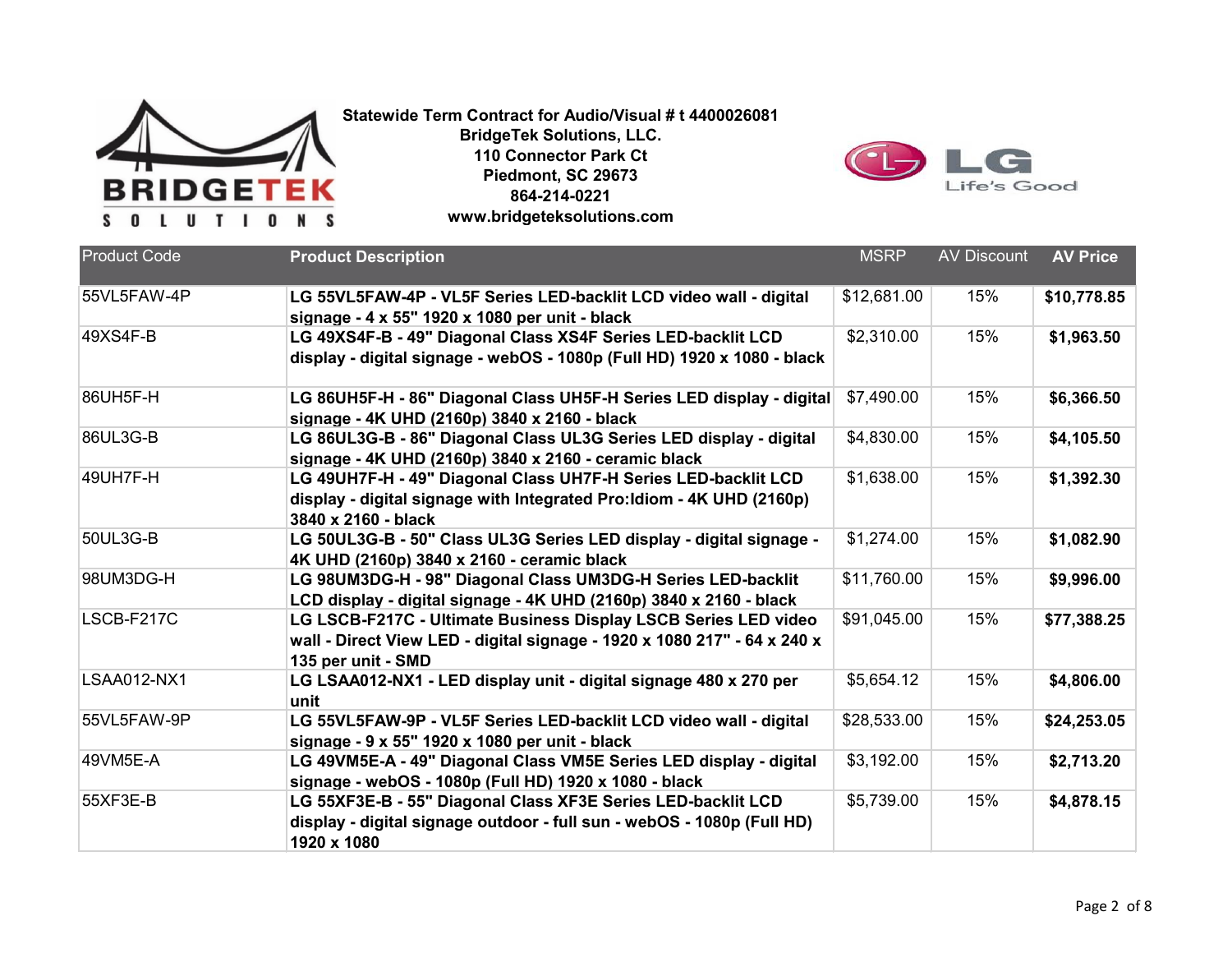

**Statewide Term Contract for Audio/Visual # t 4400026081 BridgeTek Solutions, LLC. 110 Connector Park Ct**

**Piedmont, SC 29673 864-214-0221 www.bridgeteksolutions.com**



| <b>Product Code</b> | <b>Product Description</b>                                                                                                                                                      | <b>MSRP</b> | <b>AV Discount</b> | <b>AV Price</b> |
|---------------------|---------------------------------------------------------------------------------------------------------------------------------------------------------------------------------|-------------|--------------------|-----------------|
| LSAA012-TX          | LG LSAA012-TX - LED display unit - digital signage 480 x 270 per unit                                                                                                           | \$5,635.75  | 15%                | \$4,790.39      |
| 55VM5EW-4P          | LG 55VM5EW-4P - VM5E Series LED-backlit LCD video wall - digital<br>signage - 4 x 55" 1920 x 1080 per unit - black                                                              | \$15,235.00 | 15%                | \$12,949.75     |
| GSCD069-GN          | LG GSCD069-GN - GSCD Ultra Light Series LED display unit - digital<br>signage outdoor - full sun - 144 x 144 - SMD                                                              | \$4,355.75  | 15%                | \$3,702.39      |
| 49XE4F-M            | LG 49XE4F-M - 49" Class XE4F Series LED display - digital signage<br>outdoor - full sun - webOS - 1080p (Full HD) 1920 x 1080 - direct-lit<br><b>LED - black</b>                | \$6,580.00  | 15%                | \$5,593.00      |
| 55SVH7EW-9P         | LG 55SVH7E - 55" Diagonal Class SVH7E Series LCD video wall -<br>digital signage - 1080p (Full HD) 1920 x 1080 - 9 x                                                            | \$45,500.00 | 15%                | \$38,675.00     |
| 55SVH7PF-H          | LG 55SVH7PF-H - 55" Diagonal Class SVH7E Series LED display -<br>digital signage - 1080p (Full HD) 1920 x 1080                                                                  | \$4,900.00  | 15%                | \$4,165.00      |
| 55EF5G-L            | LG 55EF5G-L - 55" Diagonal Class - curved OLED display - digital<br>signage with Integrated Pro: Idiom - 1080p (Full HD) 1920 x 1080 -<br>black                                 | \$7,700.00  | 15%                | \$6,545.00      |
| 55EJ5E-B            | LG Wallpaper 55EJ5E-B - 55" Diagonal Class OLED display - digital<br>signage - webOS - 1080p (Full HD) 1920 x 1080 - black                                                      | \$6,300.00  | 15%                | \$5,355.00      |
| 49XS2E-B            | LG 49XS2E-B - 49" Diagonal Class XS2E Series LED-backlit LCD<br>display - digital signage - webOS - 1080p (Full HD) 1920 x 1080 - black                                         | \$2,800.00  | 15%                | \$2,380.00      |
| 55VM5EW-9P          | LG 55VM5EW-9P - VM5E Series LED-backlit LCD video wall - digital<br>signage - 9 x 55" 1920 x 1080 per unit - black                                                              | \$34,279.00 | 15%                | \$29,137.15     |
| 75XS4G-B            | LG 75XS4G-B - 75" Diagonal Class XS4G-B Series LED-backlit LCD<br>display - digital signage with Integrated Pro: Idiom - 4K UHD (2160p)<br>3840 x 2160 - direct-lit LED - black | \$11,130.00 | 15%                | \$9,460.50      |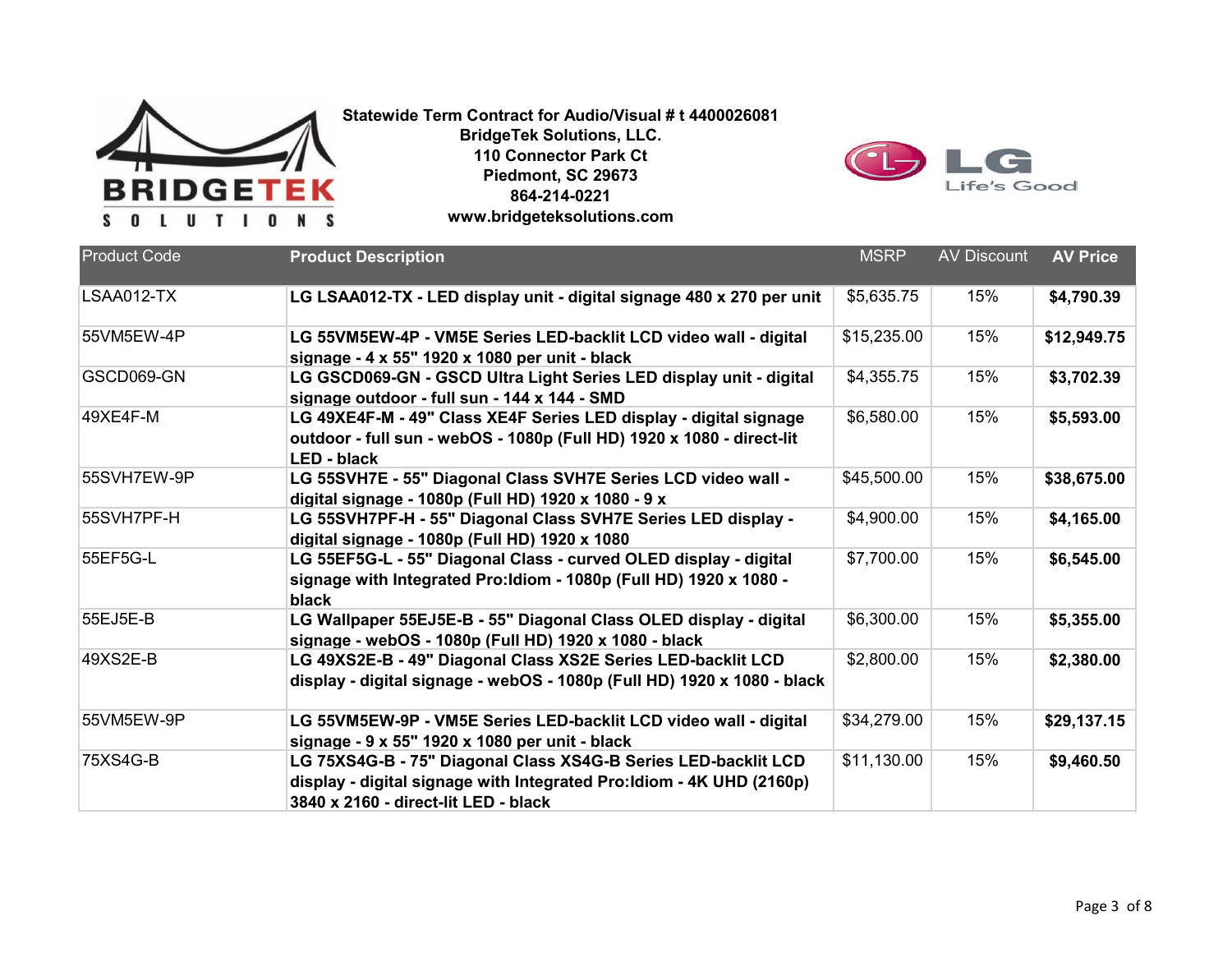



| <b>Product Code</b> | <b>Product Description</b>                                                                                                                                        | <b>MSRP</b> | <b>AV Discount</b> | <b>AV Price</b> |
|---------------------|-------------------------------------------------------------------------------------------------------------------------------------------------------------------|-------------|--------------------|-----------------|
| 75XE3C-B            | LG 75XE3C-B - 75" Diagonal Class XE3C Series LED-backlit LCD<br>display - digital signage outdoor - webOS - 4K UHD (2160p) 3840 x<br>2160 - black texture         | \$26,418.00 | 15%                | \$22,455.30     |
| 65UH7F-B            | LG 65UH7F-B - 65" Diagonal Class UH7F Series LED-backlit LCD<br>display - digital signage - 4K UHD (2160p) 3840 x 2160 - black                                    | \$2,590.00  | 15%                | \$2,201.50      |
| 65EJ5E-B            | LG Wallpaper 65EJ5E-B - 65" Diagonal Class EJ5E Series OLED<br>display - digital signage - webOS - 4K UHD (2160p) 3840 x 2160 - black                             | \$8,400.00  | 15%                | \$7,140.00      |
| 49VM5EW-4P          | LG 49VM5EW-4P - VM5E Series LED-backlit LCD video wall - digital<br>signage - 4 x 49" 1920 x 1080 per unit - black                                                | \$13,224.00 | 15%                | \$11,240.40     |
| LSCB-F136C          | LG LSCB-F136C - LSCB Series LED video wall - Direct View LED -<br>digital signage - 1920 x 1080 136" - 25 x                                                       | \$69,020.00 | 15%                | \$58,667.00     |
| 49VL5G-A            | LG 49VL5G-A - 49" Diagonal Class VL5G Series LED-backlit LCD<br>display - digital signage - 1080p (Full HD) 1920 x 1080 - black                                   | \$2,534.00  | 15%                | \$2,153.90      |
| 55SL5B-B            | LG 55SL5B-B - 55" Diagonal Class (54.64" viewable) - SL5B LED-<br>backlit LCD display - digital signage - 1080p (Full HD) 1920 x 1080 -<br>direct-lit LED - black | \$1,646.00  | 15%                | \$1,399.10      |
| 55EW5G-V            | LG 55EW5G-V - 55" Diagonal Class OLED display - digital signage -<br>1080p (Full HD) 1920 x 1080 - transparent                                                    | \$21,700.00 | 15%                | \$18,445.00     |
| 88BH7G-B            | LG Ultra Stretch 88BH7G-B - 88" Diagonal Class LED-backlit LCD<br>display - digital signage 3840 x 1080 - black                                                   | \$9,800.00  | 15%                | \$8,330.00      |
| 49VM5CW-4P          | LG 49VM5CW-4P - 49" Diagonal Class LCD video wall - digital signage<br>- 1080p (Full HD) 1920 x 1080 - 4 x                                                        | \$14,455.00 | 15%                | \$12,286.75     |
| 49VL5FW-4P          | LG 49VL5FW-4P - VL5F Series LED-backlit LCD video wall - digital<br>signage - 4 x 49" 1920 x 1080 per unit                                                        | \$10,020.00 | 15%                | \$8,517.00      |
| 49XS4J-B            | LG 49XS4J-B - 49" Diagonal Class XS4J Series LED-backlit LCD<br>display - digital signage - 1080p (Full HD) 1920 x 1080                                           | \$3,220.00  | 15%                | \$2,737.00      |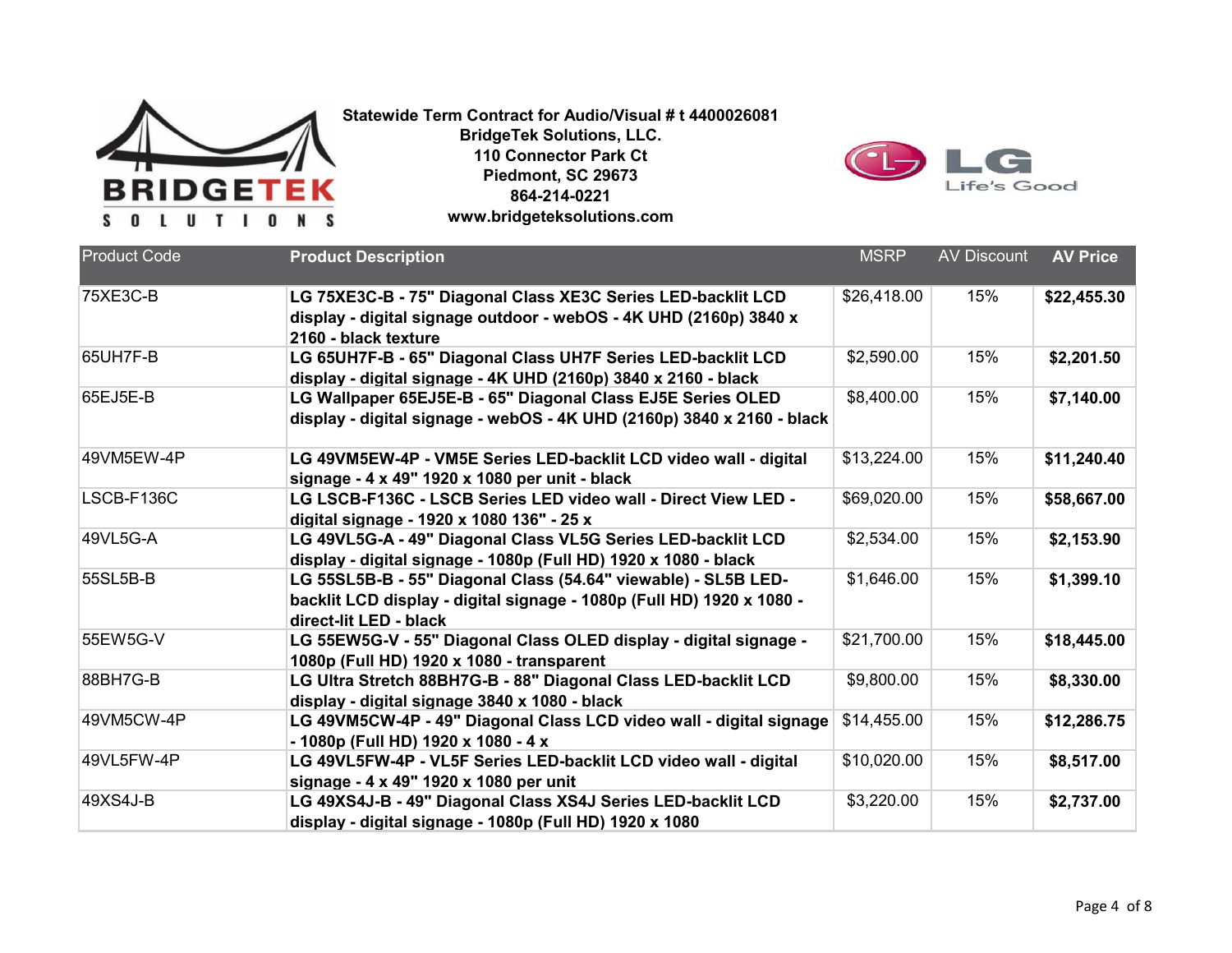

**Statewide Term Contract for Audio/Visual # t 4400026081 BridgeTek Solutions, LLC. 110 Connector Park Ct Piedmont, SC 29673**

**864-214-0221**

**www.bridgeteksolutions.com**



| <b>Product Code</b> | <b>Product Description</b>                                                                                                                                               | <b>MSRP</b> | <b>AV Discount</b> | <b>AV Price</b> |
|---------------------|--------------------------------------------------------------------------------------------------------------------------------------------------------------------------|-------------|--------------------|-----------------|
| 55EJ5G-B            | LG 55EJ5G-B - 55" Diagonal Class OLED display - digital signage with<br>Integrated Pro: Idiom - 1080p (Full HD) 1920 x 1080 - black                                      | \$6,300.00  | 15%                | \$5,355.00      |
| <b>LSAA012-MX1</b>  | LG LSAA012-MX1 - LED display unit - digital signage 480 x 270 per<br>unit                                                                                                | \$5,551.22  | 15%                | \$4,718.54      |
| LSAB009-N11         | LG MAGNIT LSAB009-N11 - LED display unit - digital signage 640 x<br>360 per unit                                                                                         | \$11,466.98 | 15%                | \$9,746.93      |
| 49VM5C-A            | LG 49VM5C-A - 49" Diagonal Class VM Series LED-backlit LCD display<br>- digital signage - webOS - 1080p (Full HD) 1920 x 1080                                            | \$4,060.00  | 15%                | \$3,451.00      |
| 49UH7F-B            | LG 49UH7F-B - 49" Diagonal Class UH7F Series LED-backlit LCD<br>display - digital signage - 4K UHD (2160p) 3840 x 2160 - black                                           | \$1,638.00  | 15%                | \$1,392.30      |
| LAEB015-GN          | LG LAEB015-GN - Essential All-in-One LAEB Series LED video wall -<br>digital signage - 1920 x 1080 136" - 72 x - SMD                                                     | \$75,027.00 | 15%                | \$63,772.95     |
| LSAA012-NX          | LG LSAA012-NX - LED display unit - digital signage 480 x 270 per unit                                                                                                    | \$5,654.12  | 15%                | \$4,806.00      |
| 55XE4F-M            | LG 55XE4F-M - 55" Diagonal Class XE4F Series LED display - digital<br>signage outdoor - full sun - webOS - 1080p (Full HD) 1920 x 1080 -<br>direct-lit LED - black       | \$8,260.00  | 15%                | \$7,021.00      |
| 55VH7EAW-9P         | LG 55VH7EAW-9P - VH7E Series LED-backlit LCD video wall - digital<br>signage - 9 x 55" 1920 x 1080 per unit                                                              | \$40,809.00 | 15%                | \$34,687.65     |
| 49XEB3E-B           | LG 49XEB3E-B - 49" Diagonal Class (48.5" viewable) - XE Series LED-<br>backlit LCD display - digital signage outdoor - full sun - 1080p (Full<br>HD) 1920 x 1080 - black | \$7,700.00  | 15%                | \$6,545.00      |
| 32SM5KE-B           | LG 32SM5KE-B - 32" Diagonal Class SM5KE Series LED-backlit LCD<br>display - digital signage - webOS - 1080p (Full HD) 1920 x 1080 - black                                | \$756.00    | 15%                | \$642.60        |
| LAS025DB7-F         | LG LAS018DB7-F - LAS Fine-pitch Series LED display unit - digital<br>signage - 240 x 136 - SMD                                                                           | \$2,018.00  | 15%                | \$1,715.30      |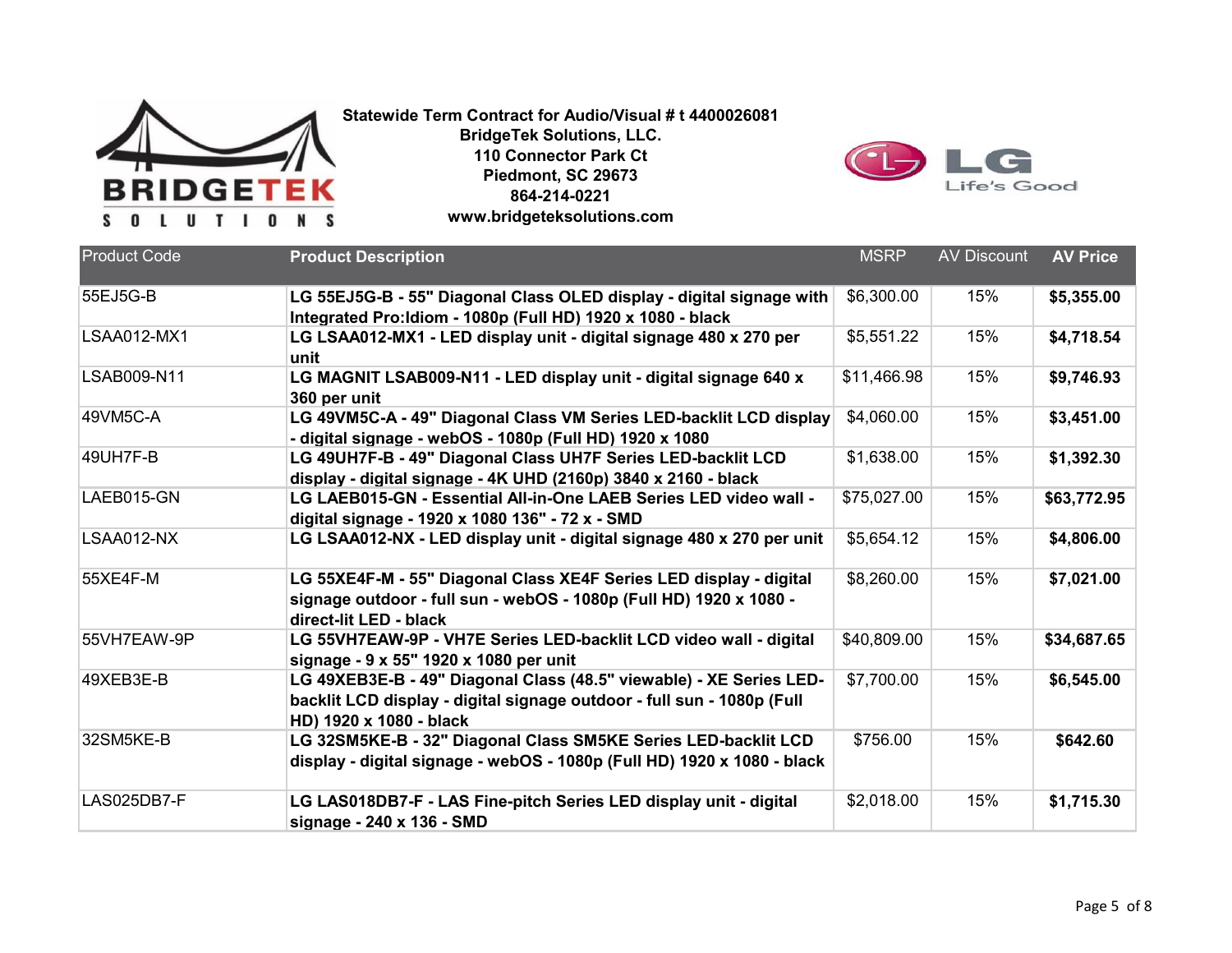



| <b>Product Code</b> | <b>Product Description</b>                                                                                                                                       | <b>MSRP</b> | <b>AV Discount</b> | <b>AV Price</b> |
|---------------------|------------------------------------------------------------------------------------------------------------------------------------------------------------------|-------------|--------------------|-----------------|
| 98UH5F-H            | LG 98UH5F-H - 98" Diagonal Class UH5F-H Series LED display - digital<br>signage - 4K UHD (2160p) 3840 x 2160 - black                                             | \$15,729.00 | 15%                | \$13,369.65     |
| 55XS4F-B            | LG 55XS4F-B - 55" Diagonal Class XS Series LED-backlit LCD display -<br>digital signage - webOS - 1080p (Full HD) 1920 x 1080 - black                            | \$3,822.00  | 15%                | \$3,248.70      |
| 55VH7E-A            | LG 55VH7E-A - 55" Diagonal Class LED display - digital signage -<br>webOS - 1080p (Full HD) 1920 x 1080                                                          | \$4,536.00  | 15%                | \$3,855.60      |
| 55XS4J-B            | LG 55XS4J-B - 55" Diagonal Class XS4J Series LED-backlit LCD<br>display - digital signage - 1080p (Full HD) 1920 x 1080                                          | \$4,270.00  | 15%                | \$3,629.50      |
| <b>LSAB009-N1</b>   | LG MAGNIT LSAB009-N1 - LED display unit - digital signage 640 x 360<br>per unit                                                                                  | \$11,466.98 | 15%                | \$9,746.93      |
| 49VL5FW-9P          | LG 49VL5FW-9P - VL5F Series LED-backlit LCD video wall - digital<br>signage - 9 x 49" 1920 x 1080 per unit                                                       | \$22,546.00 | 15%                | \$19,164.10     |
| 55VM5E-A            | LG 55VM5E-A - 55" Diagonal Class VM5E Series LED display - digital<br>signage - webOS - 1080p (Full HD) 1920 x 1080 - black                                      | \$3,710.00  | 15%                | \$3,153.50      |
| 55VH7BHW-9P         | LG 55VH7BHW-9P - 55" Diagonal Class (54.64" viewable) LCD video<br>wall - digital signage - 1080p (Full HD) 1920 x 1080 - 9 x                                    | \$44,055.00 | 15%                | \$37,446.75     |
| 49VM5C-B            | LG 49VM5C-B - 49" Diagonal Class VM5C Series LED-backlit LCD<br>display - digital signage - webOS - 1080p (Full HD) 1920 x 1080                                  | \$4,775.00  | 15%                | \$4,058.75      |
| 55SVM5F-H           | LG 55SVM5F-H - 55" Diagonal Class SVM5F Series LED-backlit LCD<br>display - digital signage - 1080p (Full HD) 1920 x 1080 - black (bezel)                        | \$4,760.00  | 15%                | \$4,046.00      |
| 55VX1D-B            | LG 55VX1D-B - 55" Diagonal Class VX1D Series LED-backlit LCD<br>display - digital signage - webOS - 1080p (Full HD) 1920 x 1080                                  | \$7,500.00  | 15%                | \$6,375.00      |
| 55LS75C-B           | LG 55LS75C-B - 55" Diagonal Class (54.64" viewable) - LS75C Series<br>LED-backlit LCD display - digital signage - webOS - 1080p (Full HD)<br>1920 x 1080 - black | \$2,899.00  | 15%                | \$2,464.15      |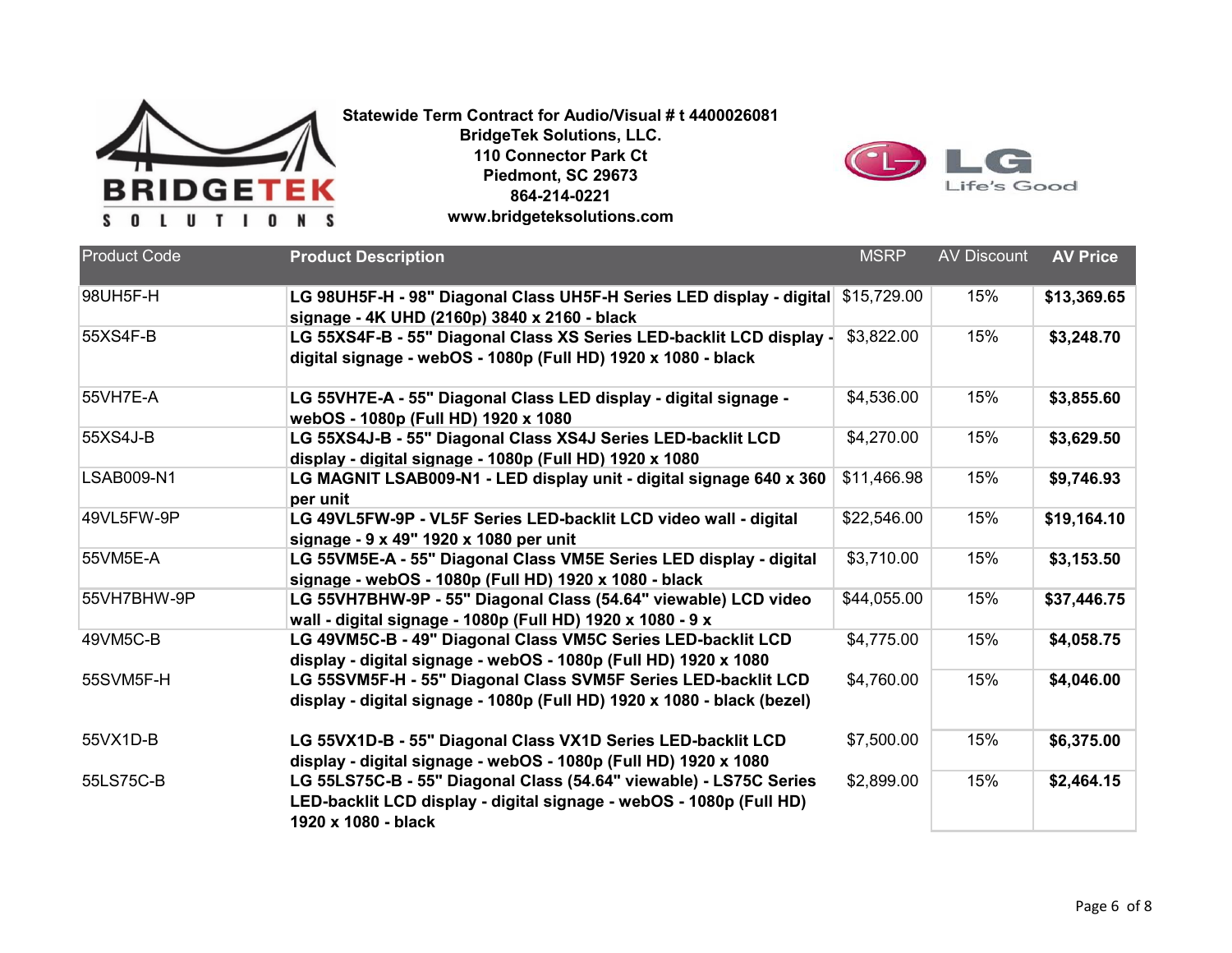



| 55SVH7FW-9P<br>\$46,990.00<br>\$39,941.50<br>LG 55SVH7FW-9P - SVH7F Series LED-backlit LCD video wall - digital<br>15%<br>signage - 9 x 55" 1920 x 1080 per unit - black |  |
|--------------------------------------------------------------------------------------------------------------------------------------------------------------------------|--|
|                                                                                                                                                                          |  |
|                                                                                                                                                                          |  |
|                                                                                                                                                                          |  |
| 22SM3G-B<br>\$532.00<br>15%<br>\$452.20<br>LG 22SM3B-B - 22" Diagonal Class (21.5" viewable) - SM3G Series                                                               |  |
| LED display - digital signage with Integrated Pro: Idiom - 1080p (Full                                                                                                   |  |
| HD) 1920 x 1080 - black                                                                                                                                                  |  |
| 55SVH7FW-4P<br>15%<br>LG 55SVH7FW-4P - SVH7F Series LED-backlit LCD video wall - digital<br>\$20,884.00<br>\$17,751.40                                                   |  |
| signage - 4 x 55" 1920 x 1080 per unit - black                                                                                                                           |  |
| LG 55VX1DW-9P - 55" Diagonal Class LCD video wall - digital signage -<br>15%<br>55VX1DW-9P<br>\$64,575.00<br>\$54,888.75                                                 |  |
| webOS - 1080p (Full HD) 1920 x 1080 - 9 x                                                                                                                                |  |
| 15%<br><b>LSAB009-T1</b><br>LG MAGNIT LSAB009-T1 - LED display unit - digital signage 640 x 360<br>\$11,466.98<br>\$9,746.93                                             |  |
| per unit                                                                                                                                                                 |  |
| \$18,137.00<br>15%<br>55VH7EAW-4P<br>LG 55VH7EAW-4P - VH7E Series LED-backlit LCD video wall - digital<br>\$15,416.45                                                    |  |
| signage - 4 x 55" 1920 x 1080 per unit                                                                                                                                   |  |
| LG 55SVH7F-A - 55" Diagonal Class SVH7F Series LED-backlit LCD<br>\$5,166.00<br>15%<br>\$4,391.10<br>55SVH7F-A                                                           |  |
| display - digital signage - webOS - 1080p (Full HD) 1920 x 1080 - black                                                                                                  |  |
|                                                                                                                                                                          |  |
| 15%<br>55EW5G-A<br>LG Transparent 55EW5G-A - 55" Diagonal Class OLED display - digital<br>\$18,445.00<br>\$21,700.00                                                     |  |
| signage with Integrated Pro: Idiom - 1080p (Full HD) 1920 x 1080 -                                                                                                       |  |
| transparent                                                                                                                                                              |  |
| 55VX1DW-4P<br>15%<br>\$28,700.00<br>\$24,395.00<br>LG 55VX1DW-4P - 55" Diagonal Class LCD video wall - digital signage -                                                 |  |
| webOS - 1080p (Full HD) 1920 x 1080 - 4 x                                                                                                                                |  |
| 15%<br>55UT640S0UA<br>LG 55UT640S0UA - 55" Diagonal Class UT640S Series LED-backlit<br>\$1,078.00<br>\$916.30                                                            |  |
| LCD TV - digital signage / hospitality - 4K UHD (2160p) 3840 x 1080 -                                                                                                    |  |
| <b>HDR</b>                                                                                                                                                               |  |
| 15%<br>65UT640S0UA<br>LG 65UT640S0UA - 65" Diagonal Class UT640S Series LED-backlit<br>\$1,284.00<br>\$1,091.40                                                          |  |
| LCD TV - hotel / hospitality - 4K UHD (2160p) 3840 x 2160 - HDR                                                                                                          |  |
| 15%<br>75UT640S0UA<br>LG 75UT640S0UA - 75" Diagonal Class UT640S Series LED-backlit<br>\$2,450.00<br>\$2,082.50                                                          |  |
| LCD TV - hotel / hospitality - 4K UHD (2160p) 3840 x 2160 - HDR                                                                                                          |  |